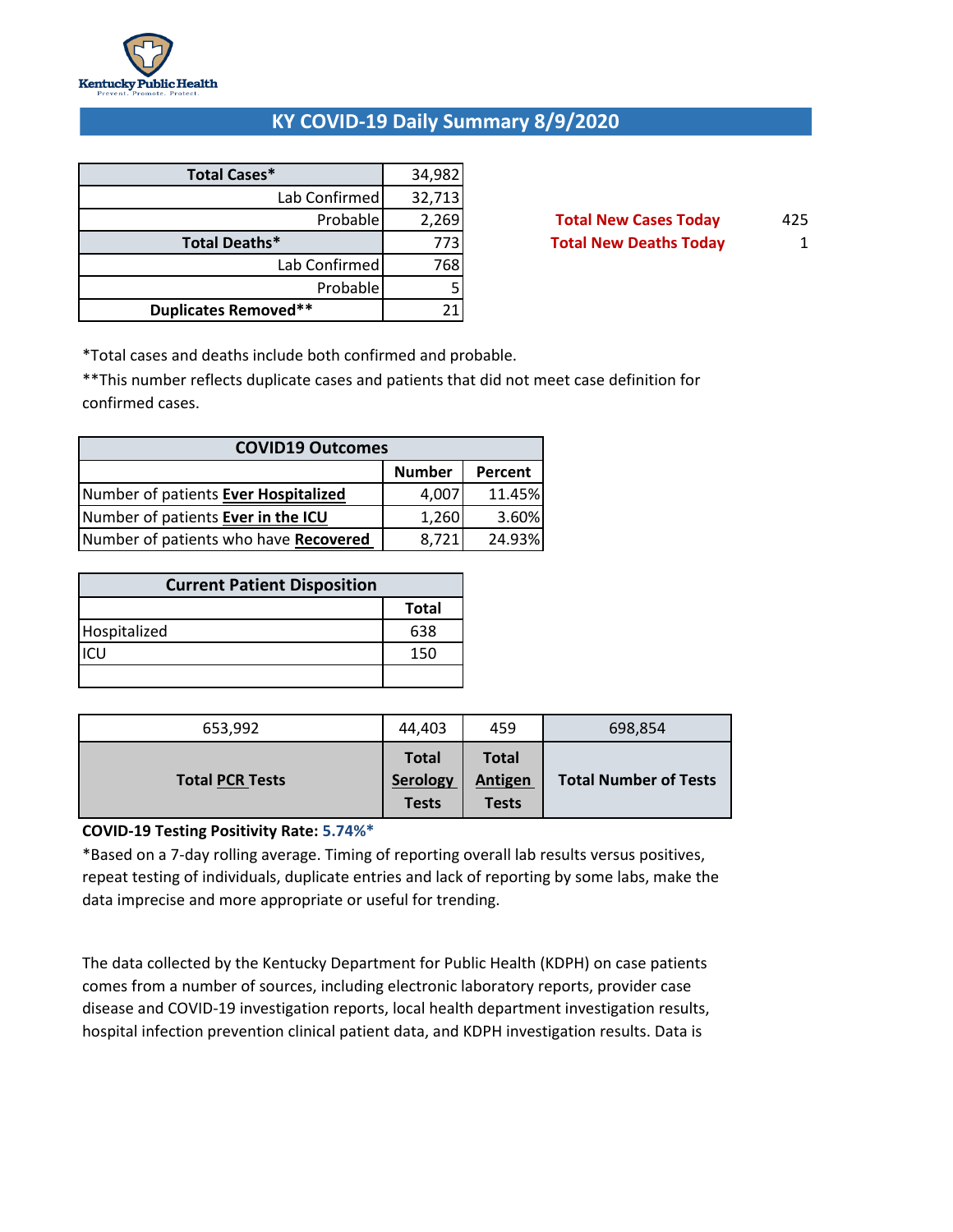# **KY COVID-19 Daily Demographics 8/9/2020**

| <b>Age Distribution</b><br><b>Does NOT include 'Unknowns'</b> |                  |               |  |  |  |
|---------------------------------------------------------------|------------------|---------------|--|--|--|
| Cases*                                                        | <b>Age Range</b> | <b>Deaths</b> |  |  |  |
| 1286                                                          | $0 - 9$          |               |  |  |  |
| 2969                                                          | 10-19            |               |  |  |  |
| 6836                                                          | 20-29            |               |  |  |  |
| 5566                                                          | 30-39            | 6             |  |  |  |
| 5284                                                          | 40-49            | 17            |  |  |  |
| 5014                                                          | 50-59            | 51            |  |  |  |
| 3756                                                          | 60-69            | 130           |  |  |  |
| 2297                                                          | 70-79            | 187           |  |  |  |
| 1934                                                          | $80+$            | 381           |  |  |  |

\*Age given where age known 99.89%

| Race of Cases Where Race Known<br>(62.34% of Total Known) |        |          | <b>Ethnicity of Cases where Eth</b><br><b>Known</b><br>(63.49% of Total Knowr |
|-----------------------------------------------------------|--------|----------|-------------------------------------------------------------------------------|
| White                                                     | 77.39% | Non-Hisp | 86.79%                                                                        |
| <b>Black</b>                                              | 13.14% | Hispanic | 13.21%                                                                        |
| Multiracial                                               | 6.37%  |          |                                                                               |
| Asian                                                     | 2.46%  |          |                                                                               |
| American Indian or Alaska Native                          | 0.45%  |          |                                                                               |
| Native Hawaiian or Other Pacific                          | 0.19%  |          |                                                                               |

| Race of Deaths Where Race Known |
|---------------------------------|
| (92.37% of Total Known)         |
|                                 |

| White                            | 81.09% | Non-Hisp | 96.04% |
|----------------------------------|--------|----------|--------|
| <b>Black</b>                     | 14.71% | Hispanic | 3.96%  |
| Multiracial                      | 2.66%  |          |        |
| Asian                            | 1.54%  |          |        |
| American Indian or Alaska Native | 0.00%  |          |        |

| <b>Ethnicity of Cases Where Ethnicity</b> |        |  |  |
|-------------------------------------------|--------|--|--|
| Known                                     |        |  |  |
| (63.49% of Total Known)                   |        |  |  |
| Non-Hisp                                  | 86.79% |  |  |
| Hispanic                                  | 13.21% |  |  |

| <b>Ethnicity of Deaths Where Ethnicity</b><br>Known<br>(88.23% of Total Known) |  |  |  |
|--------------------------------------------------------------------------------|--|--|--|
| 96.04%<br>Non-Hisp                                                             |  |  |  |
| Hispanic<br>3.96%                                                              |  |  |  |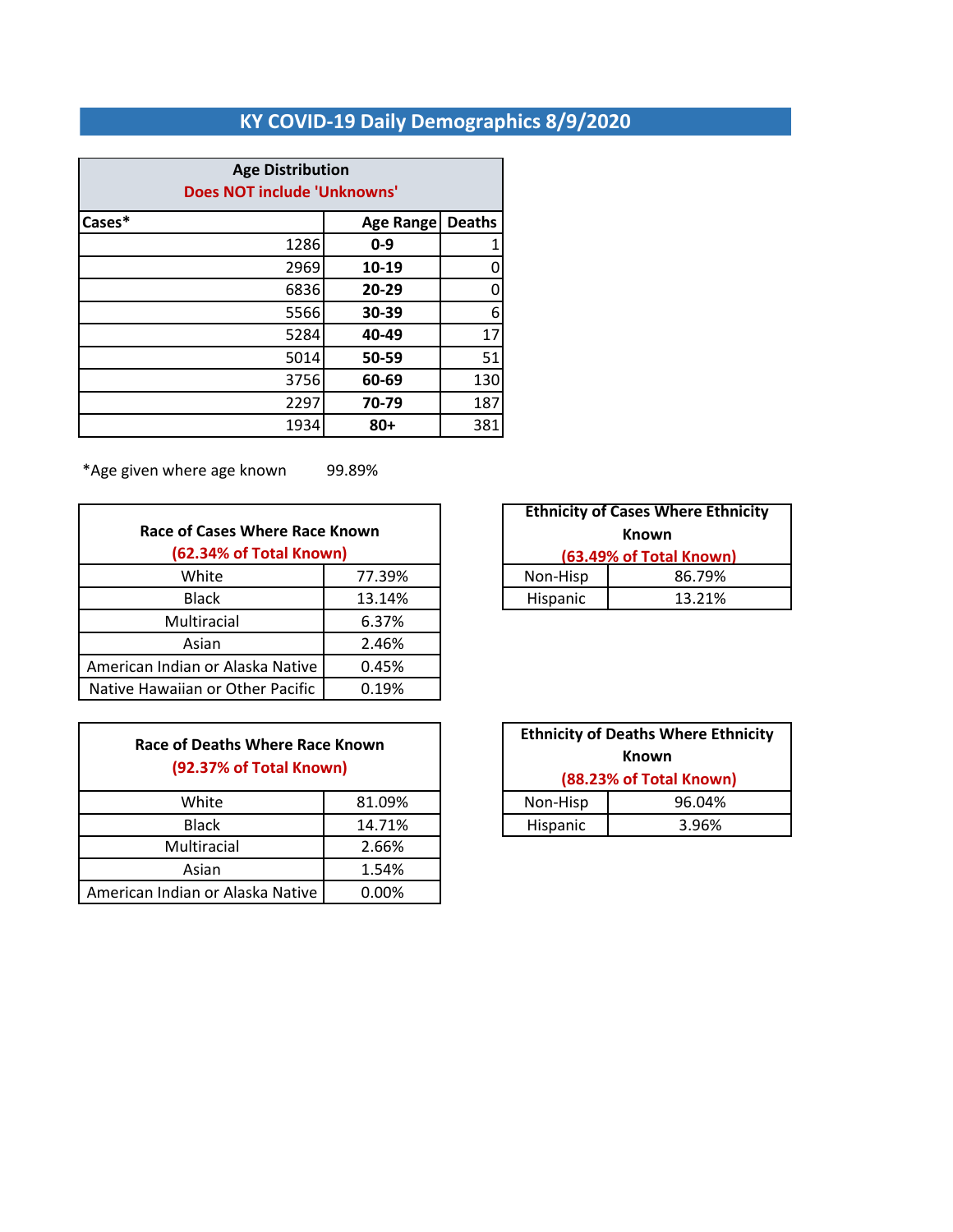# **COVID-19 Total Cases by County 8/9/2020**

| <b>Total Cases</b><br>Percent<br>County<br><b>Total Cases</b><br><b>County</b><br>Jefferson<br>95<br>8084<br>23.11<br>Floyd<br>3120<br>Meade<br>94<br>8.92<br>Fayette<br>7.52<br>94<br>2630<br>Monroe<br>Warren<br>1410<br>4.03<br>Webster<br>88<br>Kenton<br>85<br>Boone<br>1104<br>3.16<br>Washington<br>Anderson<br>Shelby<br>773<br>2.21<br>84<br>765<br>2.19<br>Fulton<br>84<br><b>Daviess</b><br>Oldham<br>632<br>1.81<br>83<br>Mercer<br>1.79<br>Bourbon<br>81<br>Muhlenberg<br>626<br>Hardin<br>619<br>1.77<br>Gallatin<br>80<br>569<br>1.63<br>Garrard<br>78<br>Campbell<br>71<br>Graves<br>558<br>1.60<br>Rockcastle<br>1.44<br>Madison<br>505<br>Breckinridge<br>70<br>70<br>Christian<br>501<br>1.43<br>Rowan<br>433<br>1.24<br>66<br>Laurel<br>Wayne<br><b>Hopkins</b><br>421<br>1.20<br>Union<br>65<br>377<br>Scott<br>1.08<br>Metcalfe<br>60<br><b>Bullitt</b><br>374<br>1.07<br>Fleming<br>59<br>366<br>Letcher<br>McCracken<br>1.05<br>59<br>57<br>364<br>Cumberland<br>1.04<br><b>Barren</b><br>Ohio<br>356<br>1.02<br>Knott<br>57<br>54<br>Henderson<br>344<br>0.98<br>Larue<br>54<br>Jessamine<br>340<br>0.97<br>Mason<br>54<br>328<br>0.94<br><b>Trigg</b><br>Logan<br>Bell<br>Caldwell<br>53<br>312<br>0.89<br>53<br>Franklin<br>302<br>0.86<br>Powell<br>Pulaski<br>0.85<br>50<br>298<br>Hancock<br>49<br><b>Butler</b><br>293<br>Johnson<br>0.84<br>Pike<br>249<br>0.71<br>48<br>Hickman<br>242<br>48<br>Calloway<br>0.69<br>Owen<br>44<br>235<br>0.67<br>Pendleton<br>Knox<br>232<br>0.66<br>43<br>Harlan<br>Carlisle<br>Allen<br>226<br>0.65<br>McLean<br>42<br>224<br>0.64<br>41<br>Lewis<br>Perry<br>Nelson<br>216<br>0.62<br>McCreary<br>40<br>Adair<br>Magoffin<br>201<br>0.57<br>39<br>Bath<br>201<br>0.57<br>37<br>Grayson<br>Boyd<br>190<br>0.54<br>Green<br>36<br>0.54<br>188<br>36<br>Casey<br>Lawrence<br>Clark<br>0.47<br>166<br>Martin<br>36<br><b>Ballard</b><br>35<br>Whitley<br>163<br>0.47<br>Carroll<br>158<br>0.45<br>Livingston<br>35 |          |     |      |      |    |              |
|------------------------------------------------------------------------------------------------------------------------------------------------------------------------------------------------------------------------------------------------------------------------------------------------------------------------------------------------------------------------------------------------------------------------------------------------------------------------------------------------------------------------------------------------------------------------------------------------------------------------------------------------------------------------------------------------------------------------------------------------------------------------------------------------------------------------------------------------------------------------------------------------------------------------------------------------------------------------------------------------------------------------------------------------------------------------------------------------------------------------------------------------------------------------------------------------------------------------------------------------------------------------------------------------------------------------------------------------------------------------------------------------------------------------------------------------------------------------------------------------------------------------------------------------------------------------------------------------------------------------------------------------------------------------------------------------------------------------------------------------------------------------------------------------------------------------------------------------------------------------------------------------------------------------------------------------------------------------------------|----------|-----|------|------|----|--------------|
|                                                                                                                                                                                                                                                                                                                                                                                                                                                                                                                                                                                                                                                                                                                                                                                                                                                                                                                                                                                                                                                                                                                                                                                                                                                                                                                                                                                                                                                                                                                                                                                                                                                                                                                                                                                                                                                                                                                                                                                    |          |     |      |      |    | <b>Perce</b> |
|                                                                                                                                                                                                                                                                                                                                                                                                                                                                                                                                                                                                                                                                                                                                                                                                                                                                                                                                                                                                                                                                                                                                                                                                                                                                                                                                                                                                                                                                                                                                                                                                                                                                                                                                                                                                                                                                                                                                                                                    |          |     |      |      |    |              |
|                                                                                                                                                                                                                                                                                                                                                                                                                                                                                                                                                                                                                                                                                                                                                                                                                                                                                                                                                                                                                                                                                                                                                                                                                                                                                                                                                                                                                                                                                                                                                                                                                                                                                                                                                                                                                                                                                                                                                                                    |          |     |      |      |    |              |
|                                                                                                                                                                                                                                                                                                                                                                                                                                                                                                                                                                                                                                                                                                                                                                                                                                                                                                                                                                                                                                                                                                                                                                                                                                                                                                                                                                                                                                                                                                                                                                                                                                                                                                                                                                                                                                                                                                                                                                                    |          |     |      |      |    |              |
|                                                                                                                                                                                                                                                                                                                                                                                                                                                                                                                                                                                                                                                                                                                                                                                                                                                                                                                                                                                                                                                                                                                                                                                                                                                                                                                                                                                                                                                                                                                                                                                                                                                                                                                                                                                                                                                                                                                                                                                    |          |     |      |      |    |              |
|                                                                                                                                                                                                                                                                                                                                                                                                                                                                                                                                                                                                                                                                                                                                                                                                                                                                                                                                                                                                                                                                                                                                                                                                                                                                                                                                                                                                                                                                                                                                                                                                                                                                                                                                                                                                                                                                                                                                                                                    |          |     |      |      |    |              |
|                                                                                                                                                                                                                                                                                                                                                                                                                                                                                                                                                                                                                                                                                                                                                                                                                                                                                                                                                                                                                                                                                                                                                                                                                                                                                                                                                                                                                                                                                                                                                                                                                                                                                                                                                                                                                                                                                                                                                                                    |          |     |      |      |    |              |
|                                                                                                                                                                                                                                                                                                                                                                                                                                                                                                                                                                                                                                                                                                                                                                                                                                                                                                                                                                                                                                                                                                                                                                                                                                                                                                                                                                                                                                                                                                                                                                                                                                                                                                                                                                                                                                                                                                                                                                                    |          |     |      |      |    |              |
|                                                                                                                                                                                                                                                                                                                                                                                                                                                                                                                                                                                                                                                                                                                                                                                                                                                                                                                                                                                                                                                                                                                                                                                                                                                                                                                                                                                                                                                                                                                                                                                                                                                                                                                                                                                                                                                                                                                                                                                    |          |     |      |      |    |              |
|                                                                                                                                                                                                                                                                                                                                                                                                                                                                                                                                                                                                                                                                                                                                                                                                                                                                                                                                                                                                                                                                                                                                                                                                                                                                                                                                                                                                                                                                                                                                                                                                                                                                                                                                                                                                                                                                                                                                                                                    |          |     |      |      |    |              |
|                                                                                                                                                                                                                                                                                                                                                                                                                                                                                                                                                                                                                                                                                                                                                                                                                                                                                                                                                                                                                                                                                                                                                                                                                                                                                                                                                                                                                                                                                                                                                                                                                                                                                                                                                                                                                                                                                                                                                                                    |          |     |      |      |    |              |
|                                                                                                                                                                                                                                                                                                                                                                                                                                                                                                                                                                                                                                                                                                                                                                                                                                                                                                                                                                                                                                                                                                                                                                                                                                                                                                                                                                                                                                                                                                                                                                                                                                                                                                                                                                                                                                                                                                                                                                                    |          |     |      |      |    |              |
|                                                                                                                                                                                                                                                                                                                                                                                                                                                                                                                                                                                                                                                                                                                                                                                                                                                                                                                                                                                                                                                                                                                                                                                                                                                                                                                                                                                                                                                                                                                                                                                                                                                                                                                                                                                                                                                                                                                                                                                    |          |     |      |      |    |              |
|                                                                                                                                                                                                                                                                                                                                                                                                                                                                                                                                                                                                                                                                                                                                                                                                                                                                                                                                                                                                                                                                                                                                                                                                                                                                                                                                                                                                                                                                                                                                                                                                                                                                                                                                                                                                                                                                                                                                                                                    |          |     |      |      |    |              |
|                                                                                                                                                                                                                                                                                                                                                                                                                                                                                                                                                                                                                                                                                                                                                                                                                                                                                                                                                                                                                                                                                                                                                                                                                                                                                                                                                                                                                                                                                                                                                                                                                                                                                                                                                                                                                                                                                                                                                                                    |          |     |      |      |    |              |
|                                                                                                                                                                                                                                                                                                                                                                                                                                                                                                                                                                                                                                                                                                                                                                                                                                                                                                                                                                                                                                                                                                                                                                                                                                                                                                                                                                                                                                                                                                                                                                                                                                                                                                                                                                                                                                                                                                                                                                                    |          |     |      |      |    |              |
|                                                                                                                                                                                                                                                                                                                                                                                                                                                                                                                                                                                                                                                                                                                                                                                                                                                                                                                                                                                                                                                                                                                                                                                                                                                                                                                                                                                                                                                                                                                                                                                                                                                                                                                                                                                                                                                                                                                                                                                    |          |     |      |      |    |              |
|                                                                                                                                                                                                                                                                                                                                                                                                                                                                                                                                                                                                                                                                                                                                                                                                                                                                                                                                                                                                                                                                                                                                                                                                                                                                                                                                                                                                                                                                                                                                                                                                                                                                                                                                                                                                                                                                                                                                                                                    |          |     |      |      |    |              |
|                                                                                                                                                                                                                                                                                                                                                                                                                                                                                                                                                                                                                                                                                                                                                                                                                                                                                                                                                                                                                                                                                                                                                                                                                                                                                                                                                                                                                                                                                                                                                                                                                                                                                                                                                                                                                                                                                                                                                                                    |          |     |      |      |    |              |
|                                                                                                                                                                                                                                                                                                                                                                                                                                                                                                                                                                                                                                                                                                                                                                                                                                                                                                                                                                                                                                                                                                                                                                                                                                                                                                                                                                                                                                                                                                                                                                                                                                                                                                                                                                                                                                                                                                                                                                                    |          |     |      |      |    |              |
|                                                                                                                                                                                                                                                                                                                                                                                                                                                                                                                                                                                                                                                                                                                                                                                                                                                                                                                                                                                                                                                                                                                                                                                                                                                                                                                                                                                                                                                                                                                                                                                                                                                                                                                                                                                                                                                                                                                                                                                    |          |     |      |      |    |              |
|                                                                                                                                                                                                                                                                                                                                                                                                                                                                                                                                                                                                                                                                                                                                                                                                                                                                                                                                                                                                                                                                                                                                                                                                                                                                                                                                                                                                                                                                                                                                                                                                                                                                                                                                                                                                                                                                                                                                                                                    |          |     |      |      |    |              |
|                                                                                                                                                                                                                                                                                                                                                                                                                                                                                                                                                                                                                                                                                                                                                                                                                                                                                                                                                                                                                                                                                                                                                                                                                                                                                                                                                                                                                                                                                                                                                                                                                                                                                                                                                                                                                                                                                                                                                                                    |          |     |      |      |    |              |
|                                                                                                                                                                                                                                                                                                                                                                                                                                                                                                                                                                                                                                                                                                                                                                                                                                                                                                                                                                                                                                                                                                                                                                                                                                                                                                                                                                                                                                                                                                                                                                                                                                                                                                                                                                                                                                                                                                                                                                                    |          |     |      |      |    |              |
|                                                                                                                                                                                                                                                                                                                                                                                                                                                                                                                                                                                                                                                                                                                                                                                                                                                                                                                                                                                                                                                                                                                                                                                                                                                                                                                                                                                                                                                                                                                                                                                                                                                                                                                                                                                                                                                                                                                                                                                    |          |     |      |      |    |              |
|                                                                                                                                                                                                                                                                                                                                                                                                                                                                                                                                                                                                                                                                                                                                                                                                                                                                                                                                                                                                                                                                                                                                                                                                                                                                                                                                                                                                                                                                                                                                                                                                                                                                                                                                                                                                                                                                                                                                                                                    |          |     |      |      |    |              |
|                                                                                                                                                                                                                                                                                                                                                                                                                                                                                                                                                                                                                                                                                                                                                                                                                                                                                                                                                                                                                                                                                                                                                                                                                                                                                                                                                                                                                                                                                                                                                                                                                                                                                                                                                                                                                                                                                                                                                                                    |          |     |      |      |    |              |
|                                                                                                                                                                                                                                                                                                                                                                                                                                                                                                                                                                                                                                                                                                                                                                                                                                                                                                                                                                                                                                                                                                                                                                                                                                                                                                                                                                                                                                                                                                                                                                                                                                                                                                                                                                                                                                                                                                                                                                                    |          |     |      |      |    |              |
|                                                                                                                                                                                                                                                                                                                                                                                                                                                                                                                                                                                                                                                                                                                                                                                                                                                                                                                                                                                                                                                                                                                                                                                                                                                                                                                                                                                                                                                                                                                                                                                                                                                                                                                                                                                                                                                                                                                                                                                    |          |     |      |      |    |              |
|                                                                                                                                                                                                                                                                                                                                                                                                                                                                                                                                                                                                                                                                                                                                                                                                                                                                                                                                                                                                                                                                                                                                                                                                                                                                                                                                                                                                                                                                                                                                                                                                                                                                                                                                                                                                                                                                                                                                                                                    |          |     |      |      |    |              |
|                                                                                                                                                                                                                                                                                                                                                                                                                                                                                                                                                                                                                                                                                                                                                                                                                                                                                                                                                                                                                                                                                                                                                                                                                                                                                                                                                                                                                                                                                                                                                                                                                                                                                                                                                                                                                                                                                                                                                                                    |          |     |      |      |    |              |
|                                                                                                                                                                                                                                                                                                                                                                                                                                                                                                                                                                                                                                                                                                                                                                                                                                                                                                                                                                                                                                                                                                                                                                                                                                                                                                                                                                                                                                                                                                                                                                                                                                                                                                                                                                                                                                                                                                                                                                                    |          |     |      |      |    |              |
|                                                                                                                                                                                                                                                                                                                                                                                                                                                                                                                                                                                                                                                                                                                                                                                                                                                                                                                                                                                                                                                                                                                                                                                                                                                                                                                                                                                                                                                                                                                                                                                                                                                                                                                                                                                                                                                                                                                                                                                    |          |     |      |      |    |              |
|                                                                                                                                                                                                                                                                                                                                                                                                                                                                                                                                                                                                                                                                                                                                                                                                                                                                                                                                                                                                                                                                                                                                                                                                                                                                                                                                                                                                                                                                                                                                                                                                                                                                                                                                                                                                                                                                                                                                                                                    |          |     |      |      |    |              |
|                                                                                                                                                                                                                                                                                                                                                                                                                                                                                                                                                                                                                                                                                                                                                                                                                                                                                                                                                                                                                                                                                                                                                                                                                                                                                                                                                                                                                                                                                                                                                                                                                                                                                                                                                                                                                                                                                                                                                                                    |          |     |      |      |    |              |
|                                                                                                                                                                                                                                                                                                                                                                                                                                                                                                                                                                                                                                                                                                                                                                                                                                                                                                                                                                                                                                                                                                                                                                                                                                                                                                                                                                                                                                                                                                                                                                                                                                                                                                                                                                                                                                                                                                                                                                                    |          |     |      |      |    |              |
|                                                                                                                                                                                                                                                                                                                                                                                                                                                                                                                                                                                                                                                                                                                                                                                                                                                                                                                                                                                                                                                                                                                                                                                                                                                                                                                                                                                                                                                                                                                                                                                                                                                                                                                                                                                                                                                                                                                                                                                    |          |     |      |      |    |              |
|                                                                                                                                                                                                                                                                                                                                                                                                                                                                                                                                                                                                                                                                                                                                                                                                                                                                                                                                                                                                                                                                                                                                                                                                                                                                                                                                                                                                                                                                                                                                                                                                                                                                                                                                                                                                                                                                                                                                                                                    |          |     |      |      |    |              |
|                                                                                                                                                                                                                                                                                                                                                                                                                                                                                                                                                                                                                                                                                                                                                                                                                                                                                                                                                                                                                                                                                                                                                                                                                                                                                                                                                                                                                                                                                                                                                                                                                                                                                                                                                                                                                                                                                                                                                                                    |          |     |      |      |    |              |
|                                                                                                                                                                                                                                                                                                                                                                                                                                                                                                                                                                                                                                                                                                                                                                                                                                                                                                                                                                                                                                                                                                                                                                                                                                                                                                                                                                                                                                                                                                                                                                                                                                                                                                                                                                                                                                                                                                                                                                                    |          |     |      |      |    |              |
|                                                                                                                                                                                                                                                                                                                                                                                                                                                                                                                                                                                                                                                                                                                                                                                                                                                                                                                                                                                                                                                                                                                                                                                                                                                                                                                                                                                                                                                                                                                                                                                                                                                                                                                                                                                                                                                                                                                                                                                    |          |     |      |      |    |              |
|                                                                                                                                                                                                                                                                                                                                                                                                                                                                                                                                                                                                                                                                                                                                                                                                                                                                                                                                                                                                                                                                                                                                                                                                                                                                                                                                                                                                                                                                                                                                                                                                                                                                                                                                                                                                                                                                                                                                                                                    |          |     |      |      |    |              |
|                                                                                                                                                                                                                                                                                                                                                                                                                                                                                                                                                                                                                                                                                                                                                                                                                                                                                                                                                                                                                                                                                                                                                                                                                                                                                                                                                                                                                                                                                                                                                                                                                                                                                                                                                                                                                                                                                                                                                                                    |          |     |      |      |    |              |
|                                                                                                                                                                                                                                                                                                                                                                                                                                                                                                                                                                                                                                                                                                                                                                                                                                                                                                                                                                                                                                                                                                                                                                                                                                                                                                                                                                                                                                                                                                                                                                                                                                                                                                                                                                                                                                                                                                                                                                                    | Woodford | 155 | 0.44 | Todd | 35 |              |

| <b>County</b>  | <b>Total Cases</b> | Percent | County         | <b>Total Cases</b> | Percent |
|----------------|--------------------|---------|----------------|--------------------|---------|
| Jefferson      | 8084               | 23.11   | Floyd          | 95                 | 0.27    |
| Fayette        | 3120               | 8.92    | Meade          | 94                 | 0.27    |
| Warren         | 2630               | 7.52    | Monroe         | 94                 | 0.27    |
| Kenton         | 1410               | 4.03    | Webster        | 88                 | 0.25    |
| Boone          | 1104               | 3.16    | Washington     | 85                 | 0.24    |
| Shelby         | 773                | 2.21    | Anderson       | 84                 | 0.24    |
| <b>Daviess</b> | 765                | 2.19    | Fulton         | 84                 | 0.24    |
| Oldham         | 632                | 1.81    | Mercer         | 83                 | 0.24    |
| Muhlenberg     | 626                | 1.79    | Bourbon        | 81                 | 0.23    |
| Hardin         | 619                | 1.77    | Gallatin       | 80                 | 0.23    |
| Campbell       | 569                | 1.63    | Garrard        | 78                 | 0.22    |
| Graves         | 558                | 1.60    | Rockcastle     | 71                 | 0.20    |
| Madison        | 505                | 1.44    | Breckinridge   | 70                 | 0.20    |
| Christian      | 501                | 1.43    | Rowan          | 70                 | 0.20    |
| Laurel         | 433                | 1.24    | Wayne          | 66                 | 0.19    |
| Hopkins        | 421                | 1.20    | Union          | 65                 | 0.19    |
| Scott          | 377                | 1.08    | Metcalfe       | 60                 | 0.17    |
| <b>Bullitt</b> | 374                | 1.07    | Fleming        | 59                 | 0.17    |
| McCracken      | 366                | 1.05    | Letcher        | 59                 | 0.17    |
| <b>Barren</b>  | 364                | 1.04    | Cumberland     | 57                 | 0.16    |
| Ohio           | 356                | 1.02    | Knott          | 57                 | 0.16    |
| Henderson      | 344                | 0.98    | Larue          | 54                 | 0.15    |
| Jessamine      | 340                | 0.97    | Mason          | 54                 | 0.15    |
| Logan          | 328                | 0.94    | <b>Trigg</b>   | 54                 | 0.15    |
| Bell           | 312                | 0.89    | Caldwell       | 53                 | 0.15    |
| Franklin       | 302                | 0.86    | Powell         | 53                 | 0.15    |
| Pulaski        | 298                | 0.85    | Hancock        | 50                 | 0.14    |
| <b>Butler</b>  | 293                | 0.84    | Johnson        | 49                 | 0.14    |
| Pike           | 249                | 0.71    | Hickman        | 48                 | 0.14    |
| Calloway       | 242                | 0.69    | Owen           | 48                 | 0.14    |
| Knox           | 235                | 0.67    | Pendleton      | 44                 | 0.13    |
| Harlan         | 232                | 0.66    | Carlisle       | 43                 | 0.12    |
| Allen          | 226                | 0.65    | McLean         | 42                 | 0.12    |
| Perry          | 224                | 0.64    | Lewis          | 41                 | 0.12    |
| Nelson         | 216                | 0.62    | McCreary       | 40                 | 0.11    |
| Adair          | 201                | 0.57    | Magoffin       | 39                 | 0.11    |
| Grayson        | 201                | 0.57    | Bath           | 37                 | 0.11    |
| Boyd           | 190                | 0.54    | Green          | 36                 | 0.10    |
| Casey          | 188                | 0.54    | Lawrence       | 36                 | 0.10    |
| Clark          | 166                | 0.47    | Martin         | 36                 | 0.10    |
| Whitley        | 163                | 0.47    | <b>Ballard</b> | 35                 | 0.10    |
| Carroll        | 158                | 0.45    | Livingston     | 35                 | 0.10    |
| Woodford       | 155                | 0.44    | Todd           | 35                 | 0.10    |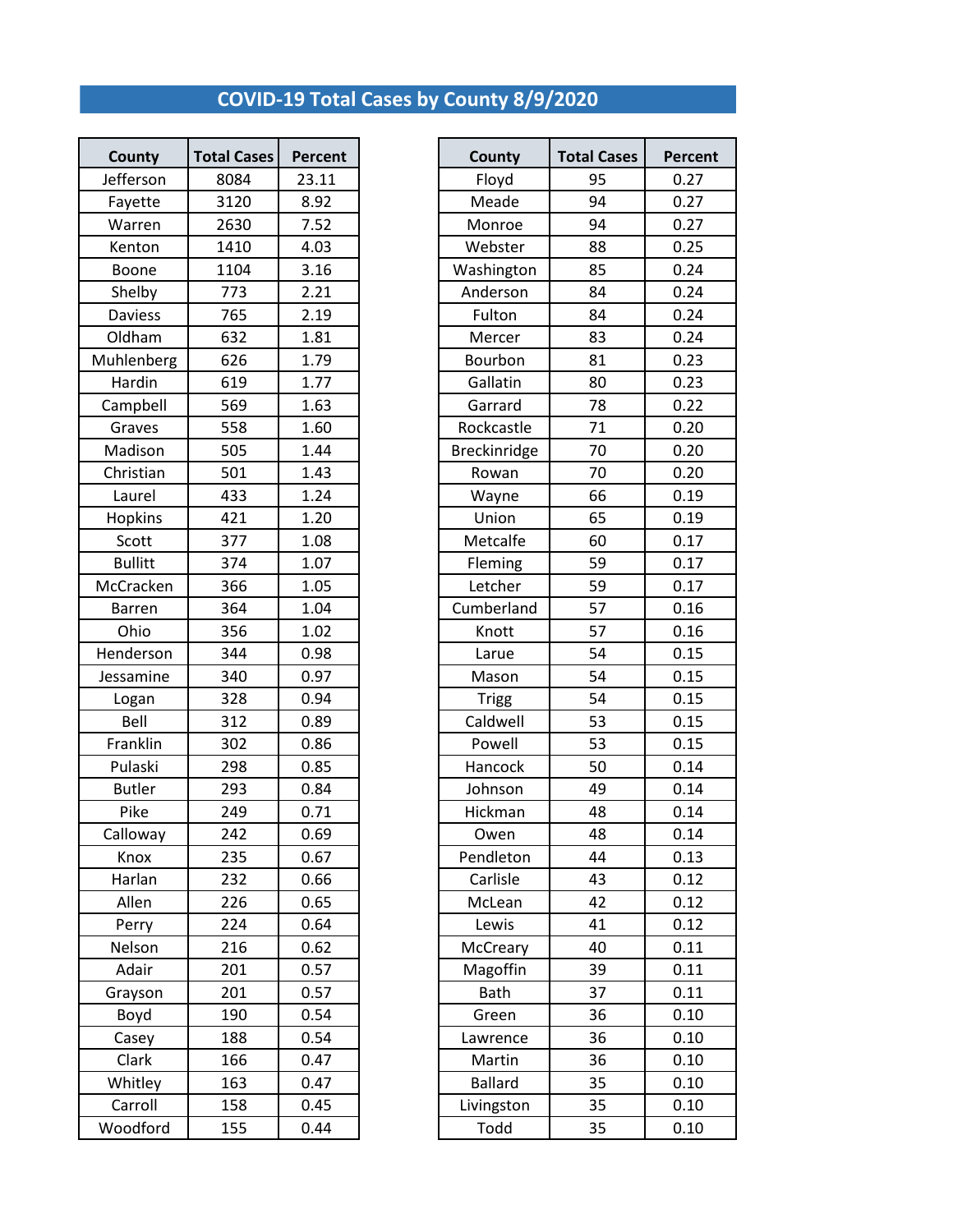| <b>Boyle</b> | 154 | 0.44 | <b>Bracken</b>   | 34     | 0.10 |
|--------------|-----|------|------------------|--------|------|
| Clay         | 152 | 0.43 | Clinton          | 32     | 0.09 |
| Jackson      | 150 | 0.43 | Lyon             | 32     | 0.09 |
| Simpson      | 150 | 0.43 | Trimble          | 32     | 0.09 |
| Marshall     | 137 | 0.39 | <b>Breathitt</b> | 31     | 0.09 |
| Taylor       | 131 | 0.37 | Crittenden       | 31     | 0.09 |
| Harrison     | 121 | 0.35 | Morgan           | 31     | 0.09 |
| Montgomery   | 121 | 0.35 | Leslie           | 30     | 0.09 |
| Henry        | 120 | 0.34 | Menifee          | 28     | 0.08 |
| Spencer      | 120 | 0.34 | Estill           | 22     | 0.06 |
| Marion       | 119 | 0.34 | <b>Nicholas</b>  | 20     | 0.06 |
| Grant        | 117 | 0.33 | Wolfe            | 14     | 0.04 |
| Greenup      | 110 | 0.31 | Owsley           | 12     | 0.03 |
| Russell      | 108 | 0.31 | Elliott          | 11     | 0.03 |
| Edmonson     | 106 | 0.30 | <b>Lee</b>       | 6      | 0.02 |
| Lincoln      | 105 | 0.30 | Robertson        | 3      | 0.01 |
| Carter       | 101 | 0.29 | <b>Total</b>     | 34,982 | 100  |
| Hart         | 99  | 0.28 |                  |        |      |

| Boyle     | 154 | 0.44 | <b>Bracken</b>   | 34     | 0.10 |
|-----------|-----|------|------------------|--------|------|
| Clay      | 152 | 0.43 | Clinton          | 32     | 0.09 |
| Jackson   | 150 | 0.43 | Lyon             | 32     | 0.09 |
| Simpson   | 150 | 0.43 | Trimble          | 32     | 0.09 |
| Marshall  | 137 | 0.39 | <b>Breathitt</b> | 31     | 0.09 |
| Taylor    | 131 | 0.37 | Crittenden       | 31     | 0.09 |
| Harrison  | 121 | 0.35 | Morgan           | 31     | 0.09 |
| ontgomery | 121 | 0.35 | Leslie           | 30     | 0.09 |
| Henry     | 120 | 0.34 | Menifee          | 28     | 0.08 |
| Spencer   | 120 | 0.34 | Estill           | 22     | 0.06 |
| Marion    | 119 | 0.34 | <b>Nicholas</b>  | 20     | 0.06 |
| Grant     | 117 | 0.33 | Wolfe            | 14     | 0.04 |
| Greenup   | 110 | 0.31 | Owsley           | 12     | 0.03 |
| Russell   | 108 | 0.31 | Elliott          | 11     | 0.03 |
| dmonson   | 106 | 0.30 | Lee              | 6      | 0.02 |
| Lincoln   | 105 | 0.30 | Robertson        | 3      | 0.01 |
| Carter    | 101 | 0.29 | <b>Total</b>     | 34,982 | 100  |
|           |     |      |                  |        |      |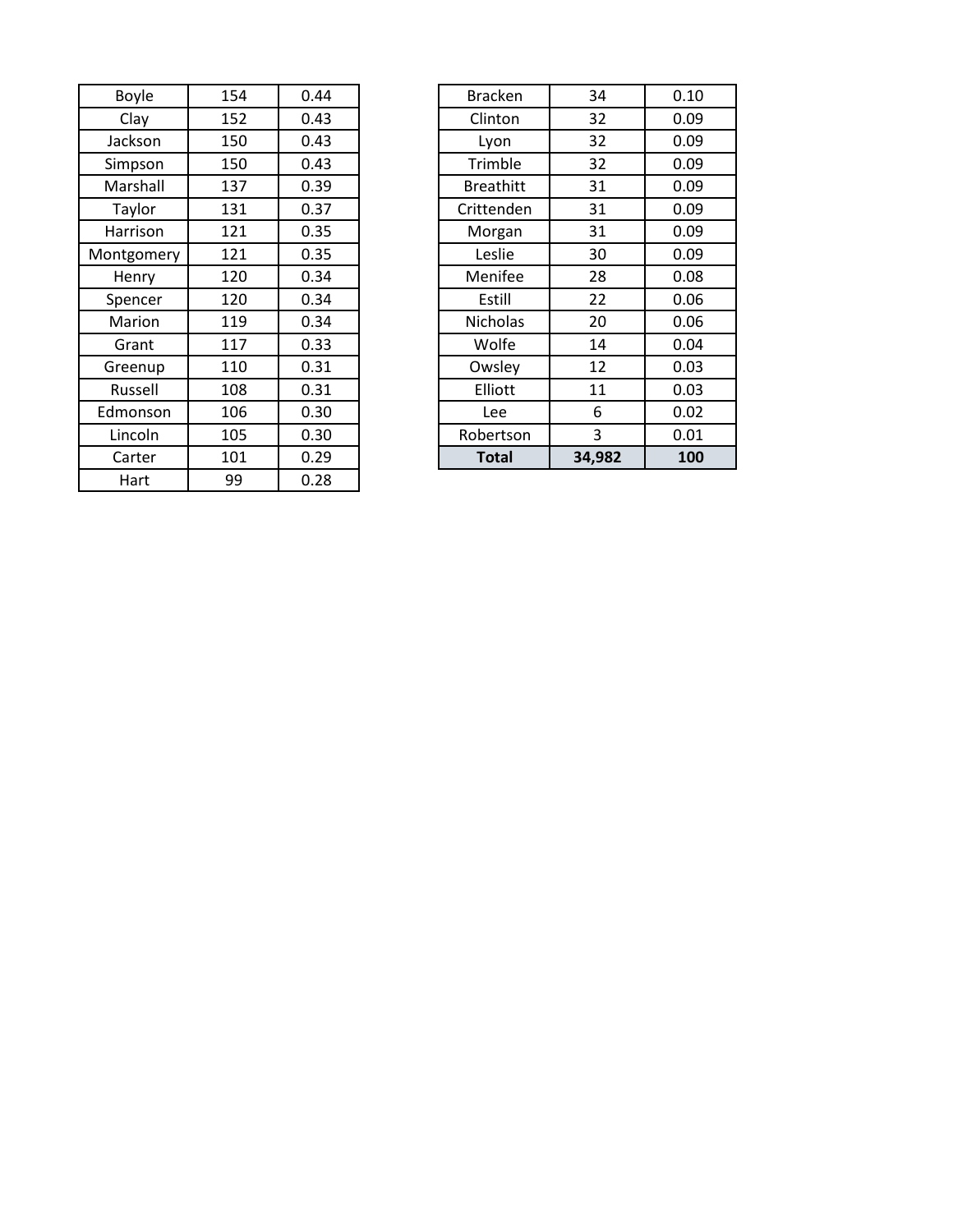# **COVID-19 New Cases by County 8/9/2020**

 $\overline{a}$ 

| County         | <b>New Cases</b>        | Percent |  |
|----------------|-------------------------|---------|--|
| Jefferson      | 135                     | 31.76   |  |
| Fayette        | 47                      | 11.06   |  |
| Pulaski        | 19                      | 4.47    |  |
| Taylor         | 19                      | 4.47    |  |
| Hardin         | 13                      | 3.06    |  |
| Madison        | 13                      | 3.06    |  |
| Casey          | 12                      | 2.82    |  |
| Warren         | 12                      | 2.82    |  |
| Wayne          | 11                      | 2.59    |  |
| Calloway       | 9                       | 2.12    |  |
| Cumberland     | 8                       | 1.88    |  |
| Kenton         | 8                       | 1.88    |  |
| Boone          | $\overline{7}$          | 1.65    |  |
| Muhlenberg     | 7                       | 1.65    |  |
| Fulton         | 6                       | 1.41    |  |
| McCracken      | 5                       | 1.18    |  |
| Oldham         | 5                       | 1.18    |  |
| Green          | 4                       | 0.94    |  |
| Knox           | 4                       | 0.94    |  |
| Rockcastle     | 4                       | 0.94    |  |
| Washington     | 4                       | 0.94    |  |
| <b>Barren</b>  | 3                       | 0.71    |  |
| <b>Bullitt</b> | 3                       | 0.71    |  |
| Clinton        | 3                       | 0.71    |  |
| Franklin       | 3                       | 0.71    |  |
| McCreary       | 3                       | 0.71    |  |
| Shelby         | 3                       | 0.71    |  |
| Spencer        | 3                       | 0.71    |  |
| Bell           | $\overline{\mathbf{c}}$ | 0.47    |  |
| Boyle          | $\overline{c}$          | 0.47    |  |
| Clay           | $\overline{\mathbf{c}}$ | 0.47    |  |
| Edmonson       | $\overline{2}$          | 0.47    |  |
| Grant          | $\overline{\mathbf{c}}$ | 0.47    |  |
| Graves         | $\overline{\mathbf{c}}$ | 0.47    |  |
| Lincoln        | $\overline{\mathbf{c}}$ | 0.47    |  |
| Logan          | $\overline{2}$          | 0.47    |  |
| Montgomery     | $\overline{\mathbf{c}}$ | 0.47    |  |
| Nelson         | $\overline{c}$          | 0.47    |  |
| Perry          | $\overline{2}$          | 0.47    |  |
| Scott          | $\overline{c}$<br>0.47  |         |  |
| Woodford       | $\overline{2}$          | 0.47    |  |
| Adair          | $\mathbf 1$             | 0.24    |  |
| Bourbon        | $\overline{1}$          | 0.24    |  |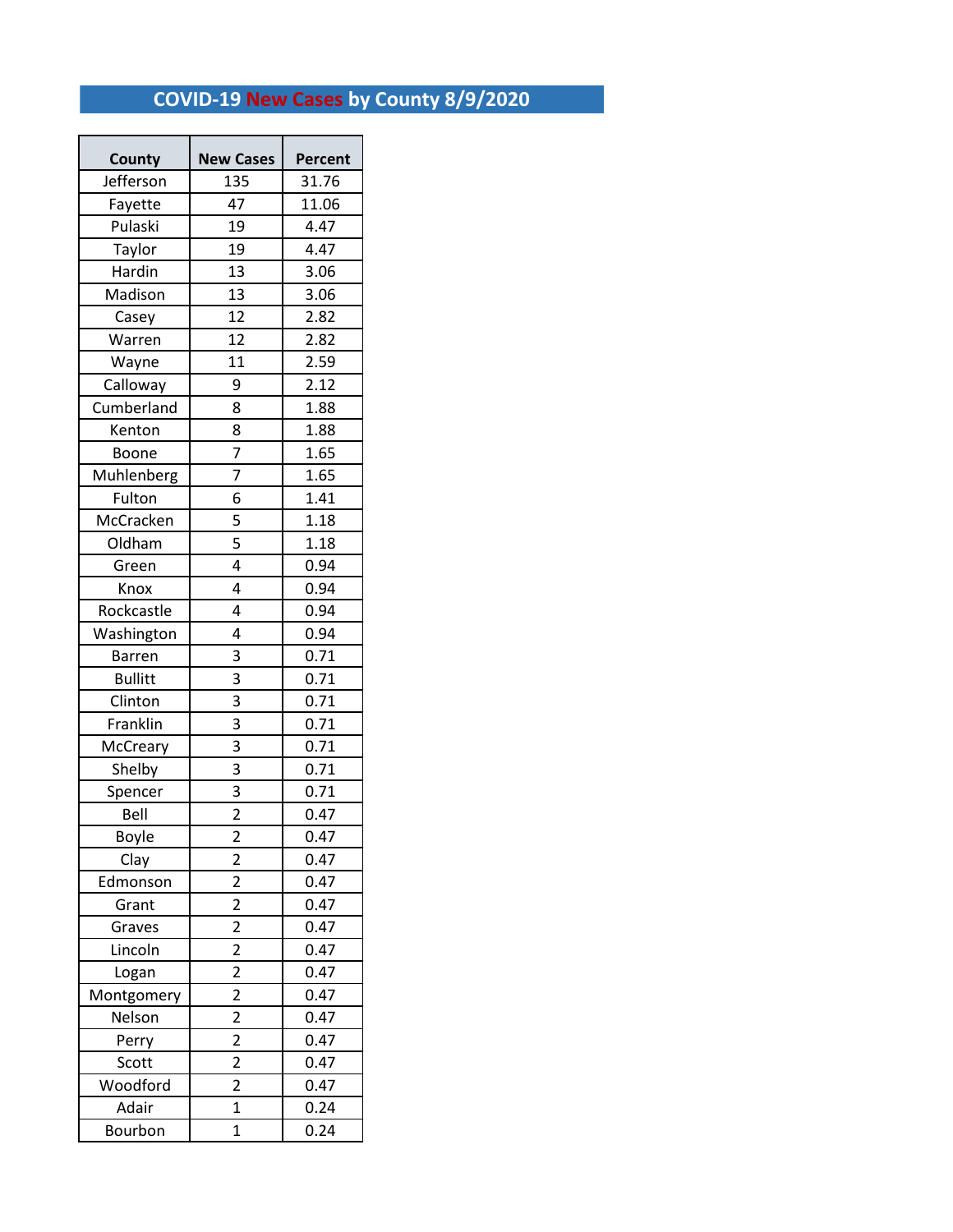| Boyd             | 1              | 0.24 |
|------------------|----------------|------|
| <b>Bracken</b>   | $\mathbf{1}$   | 0.24 |
| <b>Breathitt</b> | $\mathbf{1}$   | 0.24 |
| Caldwell         | $\mathbf 1$    | 0.24 |
| Campbell         | $\mathbf{1}$   | 0.24 |
| Clark            | $\overline{1}$ | 0.24 |
| <b>Daviess</b>   | $\mathbf 1$    | 0.24 |
| Estill           | $\overline{1}$ | 0.24 |
| Fleming          | $\mathbf{1}$   | 0.24 |
| Gallatin         | $\mathbf{1}$   | 0.24 |
| Grayson          | $\overline{1}$ | 0.24 |
| Harlan           | $\mathbf{1}$   | 0.24 |
| Henderson        | $\overline{1}$ | 0.24 |
| Henry            | $\overline{1}$ | 0.24 |
| Hickman          | $\mathbf{1}$   | 0.24 |
| Jessamine        | $\overline{1}$ | 0.24 |
| Knott            | $\mathbf{1}$   | 0.24 |
| Larue            | $\overline{1}$ | 0.24 |
| Livingston       | $\mathbf{1}$   | 0.24 |
| Marshall         | $\mathbf{1}$   | 0.24 |
| Rowan            | $\overline{1}$ | 0.24 |
| Russell          | $\mathbf{1}$   | 0.24 |
| Simpson          | $\overline{1}$ | 0.24 |
| <b>Trigg</b>     | 1              | 0.24 |
| Total            | 425            | 100  |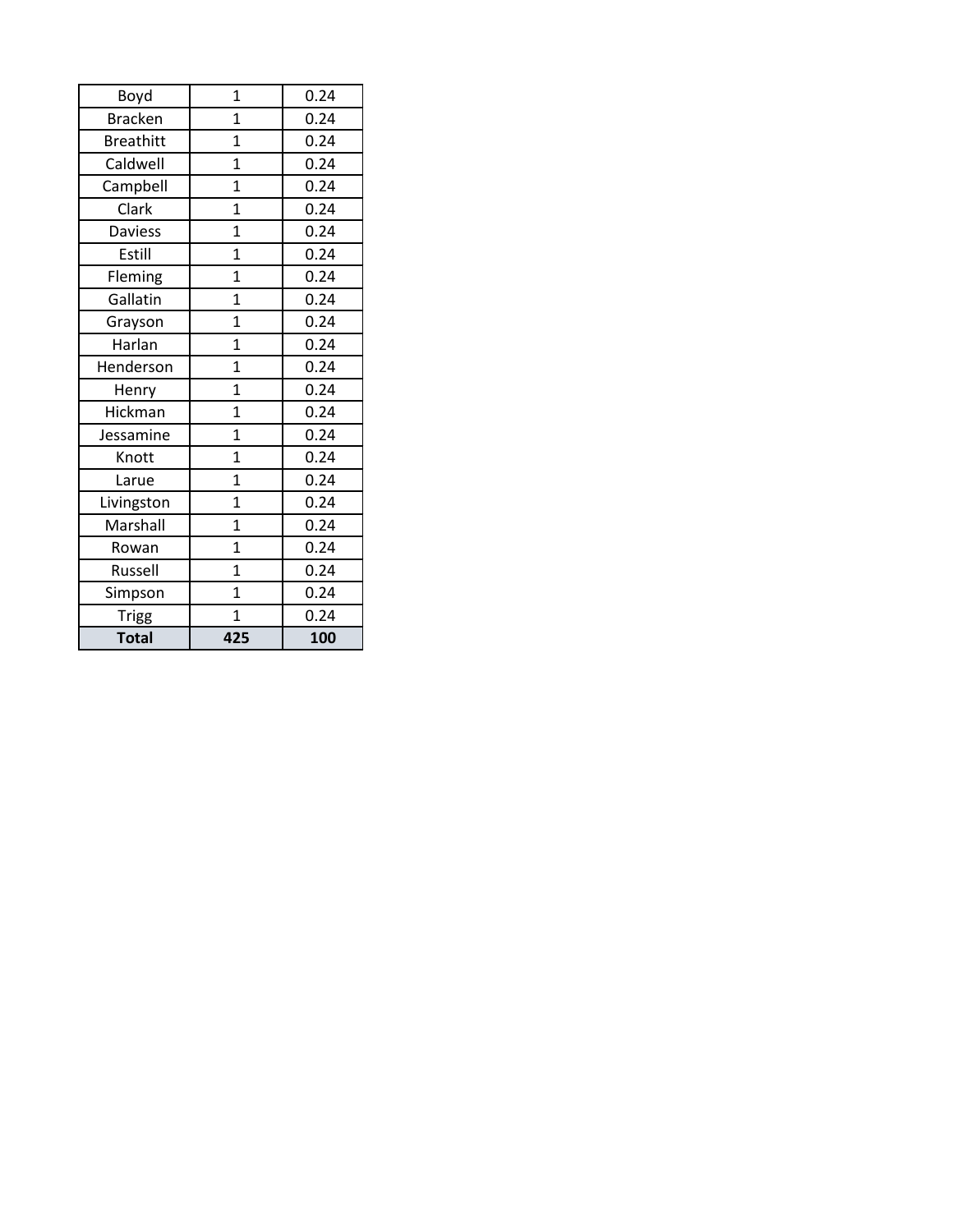# **COVID-19 Deaths by County 8/9/2020**

| County         | <b>Deaths</b>  | Percent |  |
|----------------|----------------|---------|--|
| Jefferson      | 237            | 30.66   |  |
| Fayette        | 47             | 6.08    |  |
| Kenton         | 41             | 5.30    |  |
| Hopkins        | 33             | 4.27    |  |
| Boone          | 24             | 3.10    |  |
| Graves         | 24             | 3.10    |  |
| Logan          | 23             | 2.98    |  |
| Warren         | 22             | 2.85    |  |
| Shelby         | 21             | 2.72    |  |
| Adair          | 19             | 2.46    |  |
| <b>Butler</b>  | 15             | 1.94    |  |
| Oldham         | 15             | 1.94    |  |
| Jackson        | 14             | 1.81    |  |
| Campbell       | 13             | 1.68    |  |
| Edmonson       | 12             | 1.55    |  |
| Grayson        | 11             | 1.42    |  |
| Muhlenberg     | 11             | 1.42    |  |
| Casey          | 10             | 1.29    |  |
| Daviess        | 9              | 1.16    |  |
| Allen          | 8              | 1.03    |  |
| Christian      | 8              | 1.03    |  |
| Hardin         | 8              | 1.03    |  |
| Knox           | 8              | 1.03    |  |
| Ohio           | 8              | 1.03    |  |
| Clark          | 7              | 0.91    |  |
| Franklin       | 7              | 0.91    |  |
| Gallatin       | 7              | 0.91    |  |
| Simpson        | 7              | 0.91    |  |
| <b>Bullitt</b> | 5              | 0.65    |  |
| Clay           | 5              | 0.65    |  |
| Grant          | 5              | 0.65    |  |
| Laurel         | $\overline{5}$ | 0.65    |  |
| Pulaski        | 5              | 0.65    |  |
| Russell        | 5              | 0.65    |  |
| Bell           | 4              | 0.52    |  |
| Calloway       | 4              | 0.52    |  |
| Lyon           | 4              | 0.52    |  |
| McCracken      | 4              | 0.52    |  |
| Boyd           | 3              | 0.39    |  |
| Harlan         | 3              | 0.39    |  |
| Henderson      | 3              | 0.39    |  |
| Perry          | 3              | 0.39    |  |
| Pike           | 3              | 0.39    |  |